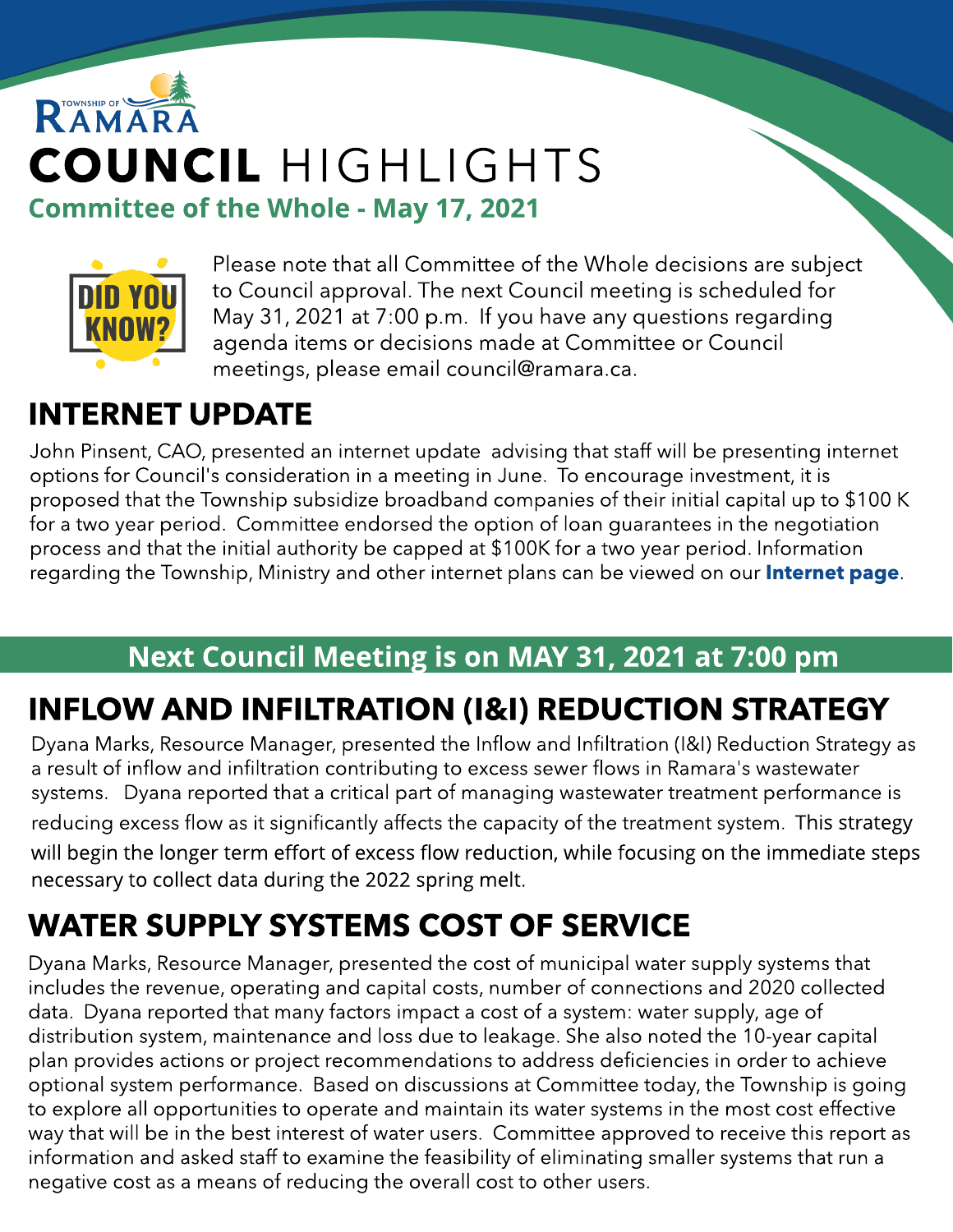# CONCESSION ROAD 3 - WATERMAIN STATUS REPORT

Dyana Marks, Resource Manager, provided a report regarding the Concession Road 3 watermain extension that services four residential properties on Concession Road 3. In 2017, the new watermain extension was constructed privately, in accordance with Township specifications, and that the Township would then be responsible for the distribution of treated water to the individual users. Before commissioning the watermain, the Township will need to register the easement where the watermain is located into the Township of Ramara's name and determine the costing. A report will be brought to a future Council meeting with this detailed information.

#### **[Click](https://www.simcoe.ca/dpt/ccd/newsletters) [here](https://www.simcoe.ca/dpt/ccd/newsletters) [for](https://www.simcoe.ca/dpt/ccd/newsletters) [Count](https://www.simcoe.ca/dpt/ccd/newsletters)y [Council](https://www.simcoe.ca/dpt/ccd/newsletters) [Highlight](https://www.simcoe.ca/dpt/ccd/newsletters)s**

## BUILDING DEPARTMENT

Walied Zekry, Chief Building Official, presented a report to Council regarding the increase building inquiries and permit applications received by the department. Permit applications issued between January to April in 2021 compared with 2020, has almost doubled; however, staffing has not increased. At this time, the building department is taking the designated 10 business day Provincial requirement to issue permits and booking inspections with 48 hours notice. However, if demands increase, the time designated may increase. In order to help residents and contractors, Ramara is setting up an electronic permitting system that will provide a quick system for individuals to submit permits, book inspections, and ask questions. This new system is expected to be live by June 2021.

#### **[Click](https://ramara.civicweb.net/portal/) [here](https://ramara.civicweb.net/portal/) [for](https://ramara.civicweb.net/portal/) [full](https://ramara.civicweb.net/portal/) [Council](https://ramara.civicweb.net/portal/) [Agenda](https://ramara.civicweb.net/portal/) [and](https://ramara.civicweb.net/portal/) [Minut](https://ramara.civicweb.net/portal/)es**

#### CITY OF ORILLIA 2021 OPTIONAL "PANDEMIC" PARKING PROGRAM

The City of Orillia has implemented a "Pandemic" Parking program for the summer of 2021 that provides the residents of the City of Orillia free parking and use of the boat launch free of charge. The City of Orillia extended the program to neighbouring municipalities at its [May](https://rogerstv.com/show?lid=12&rid=74&sid=5876&gid=601717) [10t](https://rogerstv.com/show?lid=12&rid=74&sid=5876&gid=601717)h [Council](https://rogerstv.com/show?lid=12&rid=74&sid=5876&gid=601717) meeting at a cost of \$50.00 per permit for the season. The City's parking program is in effect from June 4th to September 12th, Friday thru Saturday including holiday Mondays from 7:00 a.m. to 7:00 p.m. Committee approved to participate in the program that will require residents to pay \$50.00 (plus 4.5% transaction fee) through the Township of Ramara's parking permit form. Once this program has been adopted at the May 31st Council meeting, residents can apply online, if they don't already have a Ramara parking permit, or email bylaw@ramara.ca if they want to add Orillia's parking to the permit.

### PROPOSED ROAD CLOSING AND SALE BYLAW

The Township is proposing to close a portion of the unopened road allowance known as Concession Road B-C, Sideroad 15-16, and Concession Road D-E in the Township of Ramara, County of Simcoe and authorize the sale of the lands. Committee heard from Konstantine Stravrakos from O'Connor Macleod Hanna LLP, representing BOT aggregates, Steve Andrews from BOT aggregates, and comments from five other residents/stakeholders in the area. The bylaw will be presented at the Special Council meeting on May 31st. Residents can watch it live on the Township of [Ramara's](https://www.youtube.com/channel/UClYspODBjK5nNnr9XtC7oug) [YouTube](https://www.youtube.com/channel/UClYspODBjK5nNnr9XtC7oug) [channel.](https://www.youtube.com/channel/UClYspODBjK5nNnr9XtC7oug)